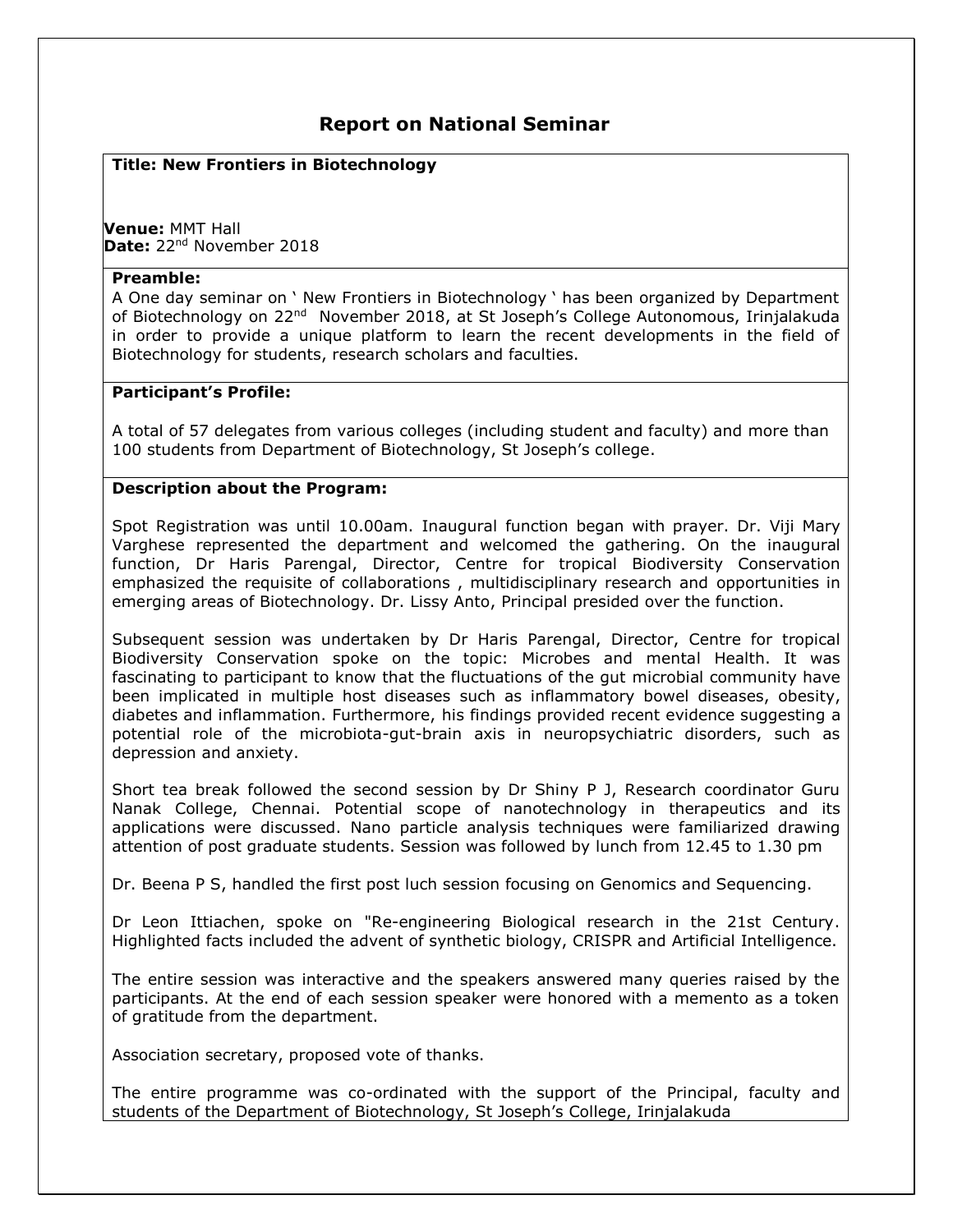## **Feedback:**

All the participants expressed their gratitude to organizing committee and submitted the feedback forms which were analyzed and suggestions accepted.

# **Future Perspectives:**

The department of Biotechnology is looking forward to organize future conferences on various disciplines of Life Sciences

## **Photos:**





# Inauguration **Institute Session 1 : Dr Haris Parengal**



Session 2: Dr Shiny P J **Session 3: Dr Beena P S**